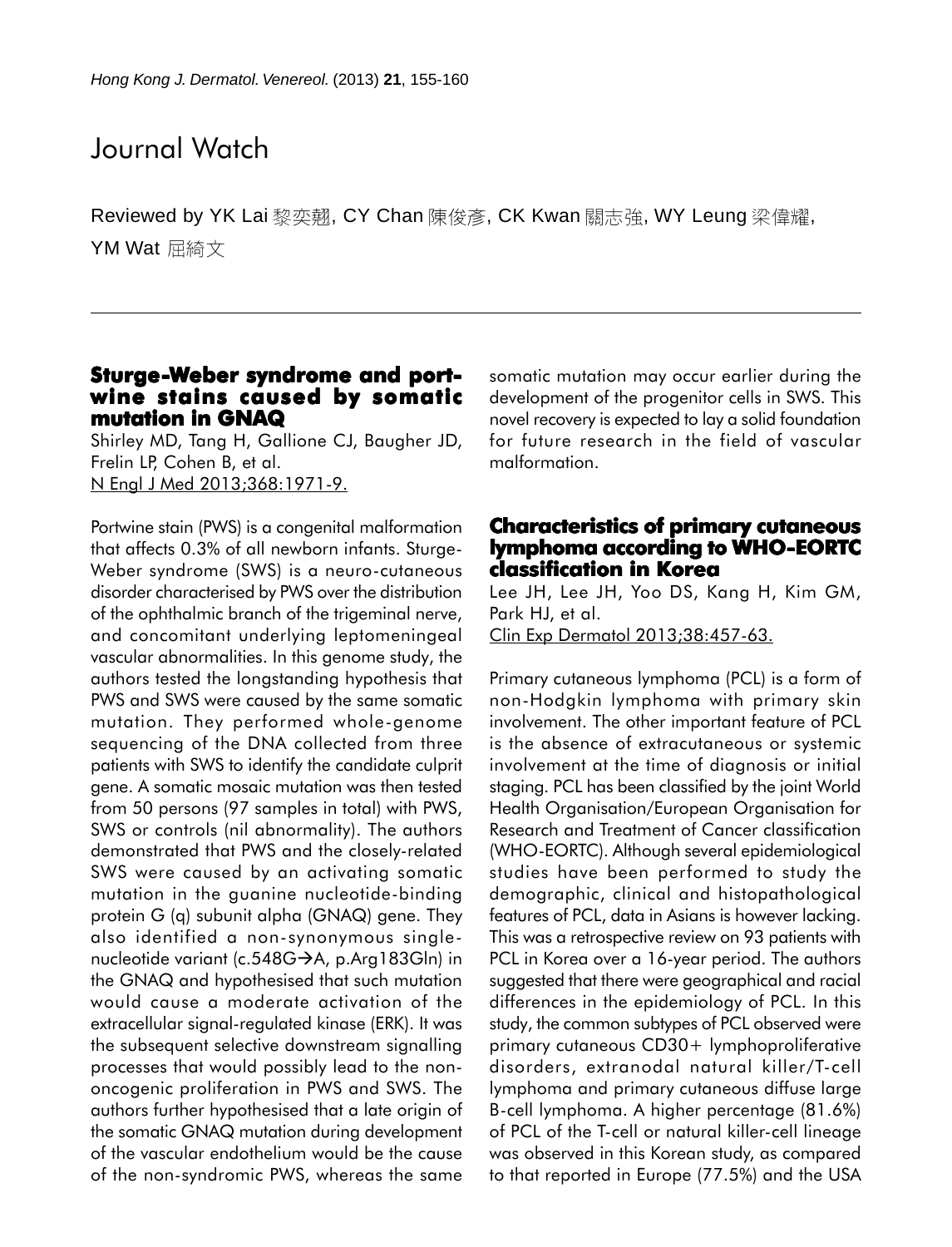(71.3%). Primary cutaneous B-cell lymphoma occurred in 16.2% while precursor haematological neoplasms occurred in 2.2% of patients. Other notable differences of this Asian study were the lower rate of mycosis fungoides but a higher frequency of CD30+ lymphoproliferative disorders. In the current study, a median age of 52 years (3-95 years) was observed. In contrast to other previous large-scale studies, a slightly higher female predominance was found in this retrospective analysis (M:F=1:1.16). In agreement with the literature, the overall prognosis of PCL was good with a five-year survival rate of 92.5% in the present study.

## **Prevalence and clinical significance of anti-laminin 332 autoantibodies detected by a novel enzyme-linked immunosorbent assay in mucous membrane pemphigoid**

Bernard P, Antonicelli F, Bedane C, Joly P, Le Roux-Villet C, Duvert-Lehembre S, et al. JAMA Dermatol 2013;149:533-40.

Mucous membrane pemphigoid (MMP) is a heterogeneous group of autoimmune subepithelial blistering diseases that predominantly affects the mucous membranes resulting in scarring and significant morbidity. It is characterised by circulating autoantibodies directed against various components of the basement membrane zone. The two major autoantigens in MMP are bullous pemphigoid (BP) 180 antigens and laminin (Lam) 332 antigens. Patients with anti-Lam332 autoantibodies cannot be differentiated clinically from patients with other forms of MMP. This form of anti-Lam332 MMP seems to be associated with an increased risk of malignancy and thus it is necessary to identify this group of patients. Immunoprecipitation and immunoblot studies have been employed to detect IgG anti-Lam332 autoantibodies in patients with MMP. Lately, enzyme-linked immunosorbent assay (ELISA) has been used to serve this purpose.

This was a multicentre retrospective study investigating the prevalence and clinical significance of anti-Lam332 autoantibodies in patients with MMP. Serum samples from 154 patients with MMP and 89 control subjects were obtained to test for Lam332 ELISA scores and other anti-basement membrane zone autoantibodies. The Lam332 ELISA scores were assessed with reference to the clinical presentations of the patients with MMP.

It was found that 20.1% of patients with MMP with active disease at the time of diagnosis had serum anti-Lam332 autoantibodies. On the contrary, only one out of fifty patients with bullous pemphigoid, none out of seven patients with pemphigus, and three out of thirty-two patients without autoimmune bullous disease were test positive. It was also noted that patients with positive Lam332 ELISA score MMP frequently had more severe disease. However, no association was found between a positive Lam332 ELISA score and the occurrence of internal malignant neoplasm or the manifestations of mucosal involvement in MMP. The authors suggested that this novel Lam332 ELISA assay appears to be a relevant diagnostic and prognostic tool for the identification of a subset of patients presented with a more severe form of MMP.

#### **Factors predictive of recurrence and death from cutaneous squamous cell carcinoma. A 10-year, singleinstitution cohort study**

Schmults CD, Karia PS, Carter JB, Han J, Qureshi AA.

JAMA Dermatol 2013;149:541-7.

This was a 10-year single-institution retrospective cohort study investigating the risk factors associated with a poor outcome (e.g. local recurrence, nodal metastases, disease-specific death) of cutaneous squamous cell carcinoma (CSCC).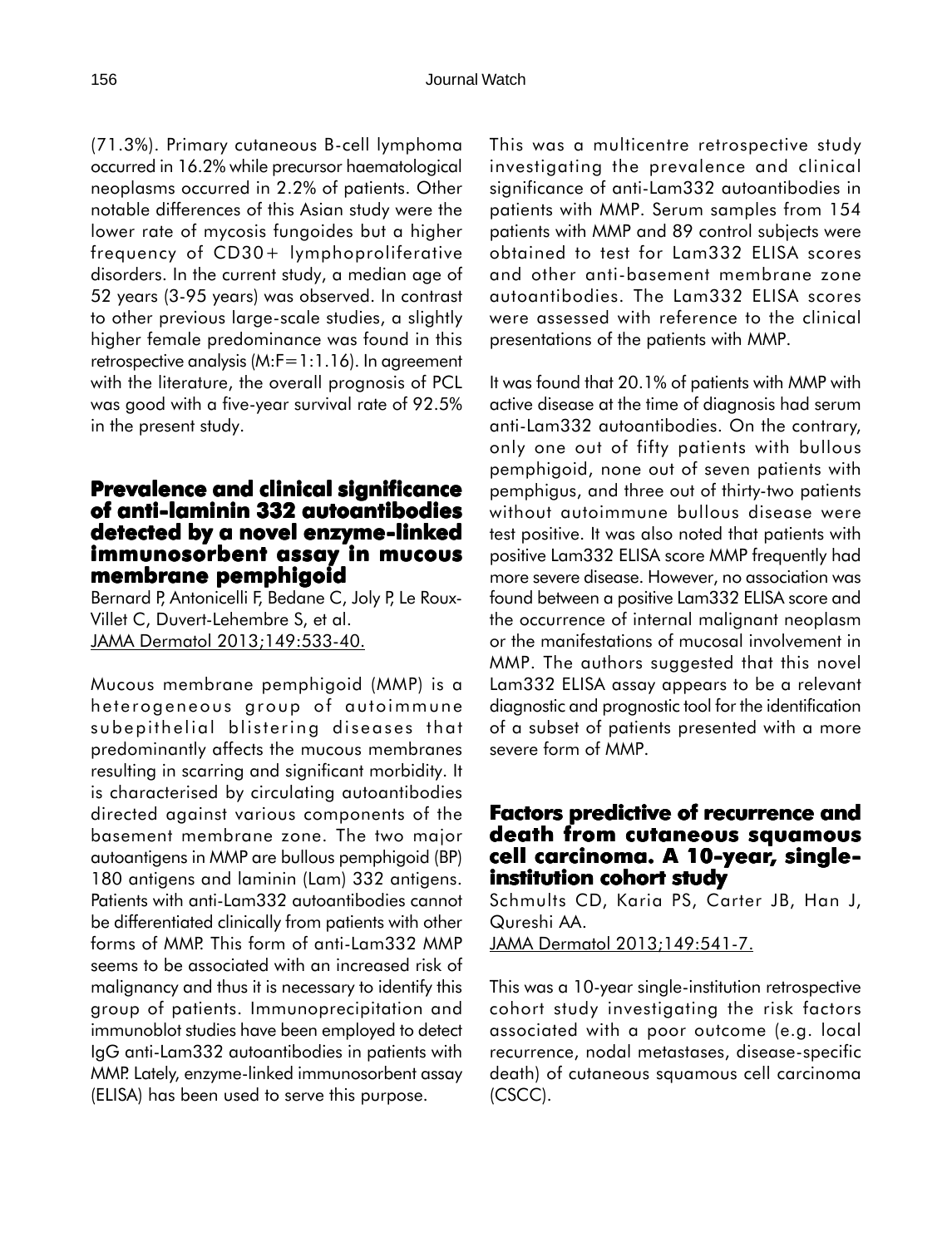A total of 1,832 CSCC in 985 patients from January 2000 to December 2009 were traced by searching the electronic database at Brigham and Women's Hospital. Any occurrence of local recurrence (LR), nodal metastases (NM), distant metastases (DM), disease-specific death (DSD) and all-cause death (ACD) were identified. Characteristics of the primary tumour such as the anatomical location, differentiation, depth of invasion, infiltrative or desmoplastic growth pattern and the presence of perineural or lymphovascular invasion were retrieved from the pathology reports.

It was found that LR, NM and DSD occurred in 45 patients (4.6%), 36 patients (3.7%) and 21 patients (2.1%) respectively. Five risk factors associated with poor outcomes of CSCC were identified. Tumour diameter of 2 cm or larger was associated with an increased risk of LR, NM and DSD. Poor tumour differentiation predicted LR, NM, DSD and ACD. Tumour invasion beyond subcutaneous fat was associated with an elevated risk of LR, NM, DSD and ACD. Perineural invasion predicted LR and DSD. Tumour location on the ear or temple was associated with LR, NM and DSD. Anogenital location, despite of the small number of cases, was also significantly associated with NM and death.

In conclusion, a subset of CSCC was associated with a significant risk of metastasis and death. The authors suggested that five aforementioned risk factors may be the most significant determinants of a poor outcome in CSCC. It was also recommended that clinical trials regarding nodal staging and adjuvant therapy may be targeted at patients with one or more of these risk factors.

# **Trends and antibiotic susceptibility patterns of methicillin-resistant and methicillin-sensitive sensitive** *Staphylococcus aureus* **in an outpatient dermatology facility**

Zabielinski M, McLeod MP, Aber C, Izakovic J, Schachner LA.

JAMA Dermatol 2013;149:427-32.

This was a retrospective observational study to investigate the trend of methicillin-resistant *Staphylococcus aureus* (MRSA) and methicillinsensitive *Staphylococcus aureus* (MSSA) infections and their antibiotic susceptibility profiles in an outpatient dermatology clinic in Miami, Florida.

The data was collected from skin culture isolates annually between January 2005 and December 2010, and monthly during the six-month period of January 2011 to June 2011 from patients at the University of Miami Hospital outpatient dermatology clinic. The overall relative proportion of MRSA and MSSA was 35.7% and 64.3% respectively. The relative proportion of MRSA increased by 17.0% during the last three years (2008 to 2010) of this study compared with the previous three years (2005 to 2007). Regarding antibiotic resistance, it was noted that MSSA was becoming more resistant to many antibiotics, namely ciprofloxacin, clindamycin, gentamicin, and trimethoprim-sulphamethoxazole. The increase in resistance of MSSA to these antibiotics may be due to empirical antibiotics usage or genetic recombination. However, for MRSA infections, there was an increase in the sensitivity of MRSA to ciprofloxacin and a trend toward an increase, despite not statistically significant, in its sensitivity to clindamycin, levofloxacin, rifampin, and tetracycline.

The authors suggested that the best empirical antibiotic to cover both MRSA and MSSA infections is trimethoprim-sulphamethoxazole or tetracycline. Moreover, it is crucial to obtain cultures from infected sites before administering an antibiotic. The antibiotic therapy should also be adjusted according to the clinical response since *in vitro* susceptibility testing does not necessarily predict *in vivo* efficacy.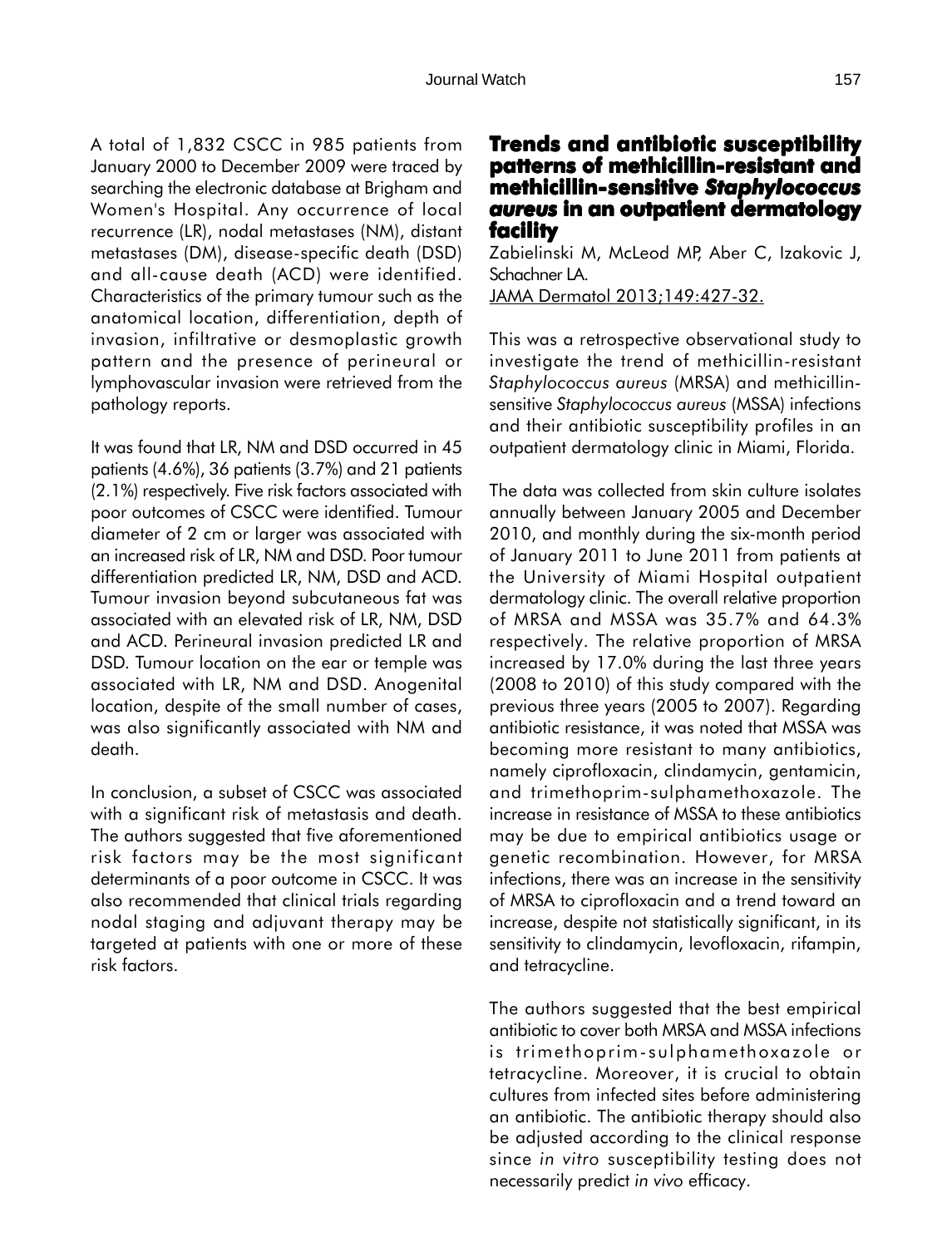#### **Treatment of high-grade anal grade dysplasia in high-risk patients: dysplasia patients: outcome at an urban community health centre**

Assoumou SA, Panther LA, Mayer KH. Int J STD AIDS 2013;24:134-8.

High-grade anal intraepithelial neoplasia (HGAIN) which is defined as anal intraepithelial neoplasia (AIN) grade 2 or higher including carcinoma in situ, is the likely precursor of invasive anal squamous cell carcinoma. The incidence is estimated to be 70-100 per 100,000 person years in US among HIV infected men-who-had-sex-withmen (MSM). The aim of this study was to describe the outcome of treating incident biopsy-proven HGAIN in HIV infected and non-HIV infected MSM by ablation in a community-based clinic.

This was a retrospective cohort study including the MSM who were diagnosed to have HGAIN during 1996 to 2010 and received treatment in the study centre. For those with a history of prior anal or colorectal cancer and with anal dysplasia treated at other institutions were excluded. Patients with a previous history of major colorectal surgery was also excluded. A total of 153 MSM patients with HGAIN were included and 64% of them had anogenital warts of which 56% were HIV-infected. The mean duration of HIV diagnosis was 11.7 years and median CD4 count 514 cells/mm3 with a range of 21-1308 cells/mm<sup>3</sup>. Of these patients, 77% were on HAART. Eighty (52%) patients received ablative treatment of high frequency desiccator or  $CO<sub>2</sub>$  laser destruction in the clinic and 49 (61%) of those treated in clinic returned for follow-up in nine months. Twenty-six (53%) were free of high-grade disease, 19 (39%) still had highgrade disease and four (8%) had unknown grading. Logistic regression analysis revealed that less extensive anal disease was associated with a lower probability of high-grade disease. The HIV status and age of patients were not found to be significantly associated.

In summary, this study showed that identification and ablative treatment of HGAIN could be managed in a clinic-based setting and the authors suggested further studies would be needed on the long-term outcome of treating HGAIN in the community setting.

# **Liver involvement in HIV-infected patients with early syphilis**

Palacios R, Navarro F, Narankiewicz D, Marcos M, Jimenez-Onate F, de la Torre J, et al. Int J STD AIDS 2013:24:31-3.

Impairment of liver function is common in HIV infected patients. It may be caused by opportunistic infections such as mycobacterium infection, cryptosporidium, Kaposi sarcoma, anti-retroviral therapy, viral hepatitis, alcohol and hepatic steatosis. Early syphilis may be another cause of liver impairment in HIV patients. The aim of this study was to review the prevalence of liver involvement and related factors in HIV-infected patients diagnosed with early syphilis. This was a seven-year multicentre case series study of HIV patients co-infected with early syphilis. Liver involvement is defined as an increase above the normal range of aspartate aminotransferase (AST), alanine aminotransferase (ALT), gammaglutamytransferase (γGT) or alkaline phosphatase during syphilis infection or doubling of the previous values that were already high before the diagnosis of syphilis. The time frame was defined as "before" (3-9 months before the diagnosis of syphilis), "during" (12 weeks before and 2 weeks after the diagnosis of syphilis) and "after" (3-9 months after the diagnosis and treatment of syphilis). For those with acute hepatitis during infection with syphilis, incomplete treatment and missing data were excluded. A total of 147 patients were included and 86.4% were men-who-had-sex-with-men (MSM). The mean CD4 count was 497 cells/mm<sup>3</sup>, 70.7% were on combination antiretroviral therapy and liver involvement was found in 45 (30.6%) patients. Only one of these patients presented with symptomatic hepatitis such as jaundice and vomiting. The only statistically significant associated factor was RPR >1:64. Other factors including CD4 count, HIV viral load, co-infection with viral hepatitis and clinical presentation of early syphilis were not associated. Thus, the authors concluded that syphilis should be screened in HIV patients with liver impairment.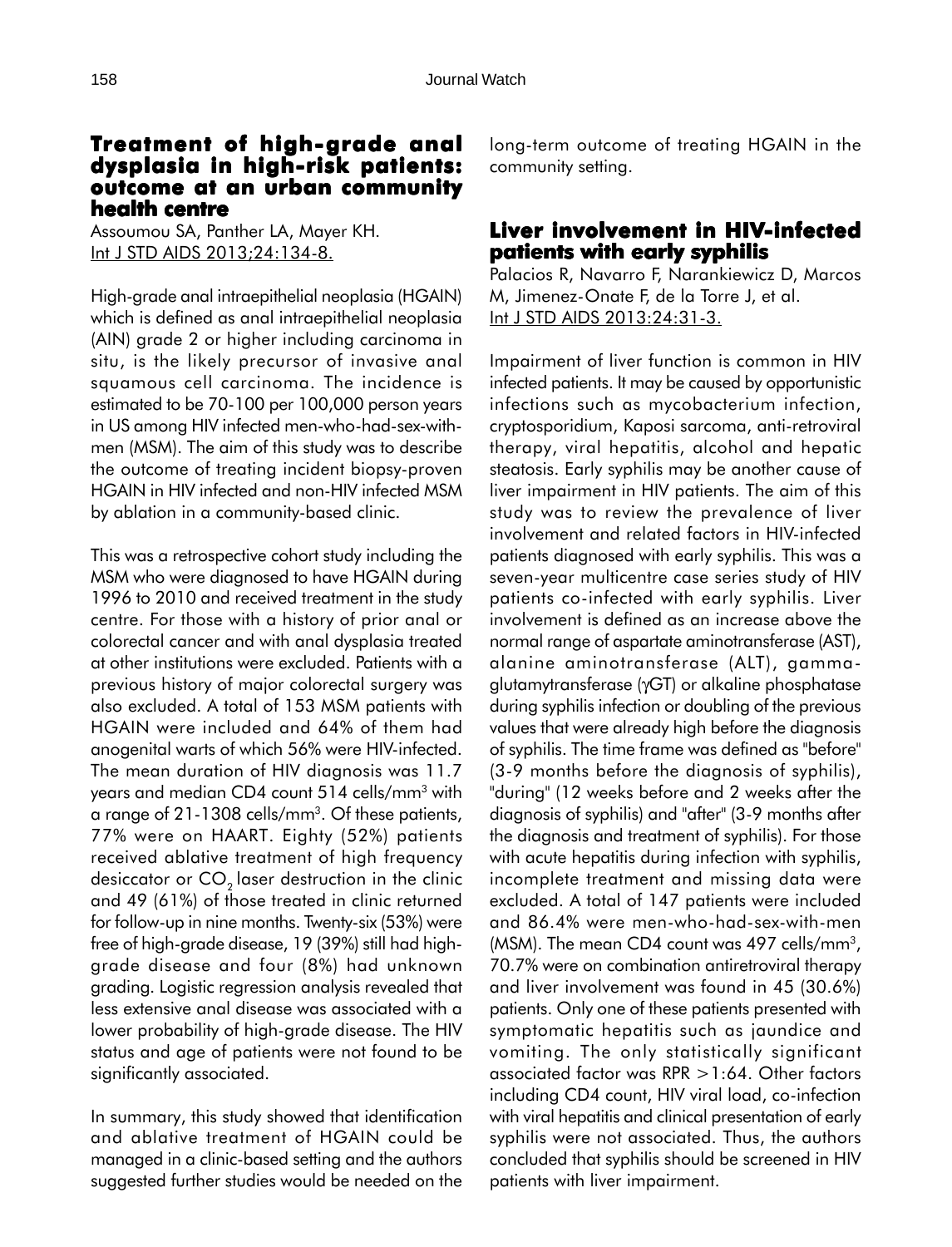# **Androgenetic alopecia and risk of Androgenetic risk prostate cancer: a systematic review and meta-analysis**

Amoretti A, Laydner H, Bergfeld W. J Am Acad Dermatol 2013;68:937-43.

Androgenetic alopecia (AGA) is caused by follicular hypersensitivity and miniaturisation by dihydrotestosterone, a testosterone metabolite, in predisposed patients. Since both AGA and prostate cancer share some biological risk factors, (namely age, genetic inheritance and hormonal factors), the potential association between these two entities has been studied.

In this review, the authors searched through MEDLINE and Cochrane Library and identified studies that examined the association of AGA with the risk of prostate cancer. Studies that did not use standard tools for examining hair loss were excluded.

Seven case-control studies were included, which consisted of 4078 cases and 4916 controls. No statistically significant association between AGA of any pattern and prostate cancer was found. However, vertex baldness was shown to be associated with prostate cancer (OR 1.25, 95%CI 1.09-1.44).

This association might be explained by the previous findings showing that vertex baldness was associated with higher levels of circulating testosterone. Also, patients with vertex baldness were found to have higher levels of insulin-like growth factor (IGF-1), which were also shown to be associated with prostate cancer. Finally, microRNAs, which are found in hair follicle formation, were down-regulated in prostate cancer. All these findings may give a potential explanation about the association between vertex baldness and prostate cancer. The authors concluded that vertex AGA at any age was at a significantly higher risk of developing prostate cancer. However, further prospective or randomised controlled trials were needed to confirm this observation.

However, this study had several limitations. First, all studies included were case-control studies, which were subjected to recall bias. Also, not all included studies investigated the association between male pattern hair loss with prostate cancer.

# **A randomised phase 2a efficacy and safety trial of the topical Janus kinase inhibitor tofacitinib in the treatment of chronic plaque psoriasis**

Ports WC, Khan S, Lan S, Lamba M, Bolduc C, Bissonnette R, et al. Br J Dermatol 2013;169:137-45.

This multicentre, double-blind study to investigate the efficacy, local tolerability, systemic safety and pharmacokinetics of Janus kinase (JAK) inhibitor tofacitinib ointment was performed in ten specialties institutions from Canada and USA between February and November 2011. Seventyone adult patients with mild-to-moderate plaque psoriasis from these centres were included and randomised 2:1:2:1 to 2% tofacitinib ointment 1 (differed by penetration enhancer); vehicle 1; 2% tofacitinib ointment 2; or vehicle 2 for 4 weeks twice daily treatments to a single fixed 300 cm2 target plaque with or without one or more nontarget plaques and normal skin. Target Plaque Severity Score (TPSS), target plaque area (TPA) and the Itch Severity Item (ISI) score change were used to assess the outcome and 2% tofacitinib ointment 1 demonstrated significant improvements in TPSS [least squares mean (LSM) -54.4%] vs. vehicle 1 (LSM -41.5%) ] , TPA (LSM-19.04%) and ISI, but ointment 2 did not achieve any significant differences. Mild or moderate adverse events were similar across treatment groups, occurring in 25 (35%) out of 71 patients but none were serious. The authors thus concluded that tofacitinib ointment 1 was well tolerated and efficacious and had the potential to provide an additional therapeutic option for patients with plaque psoriasis.